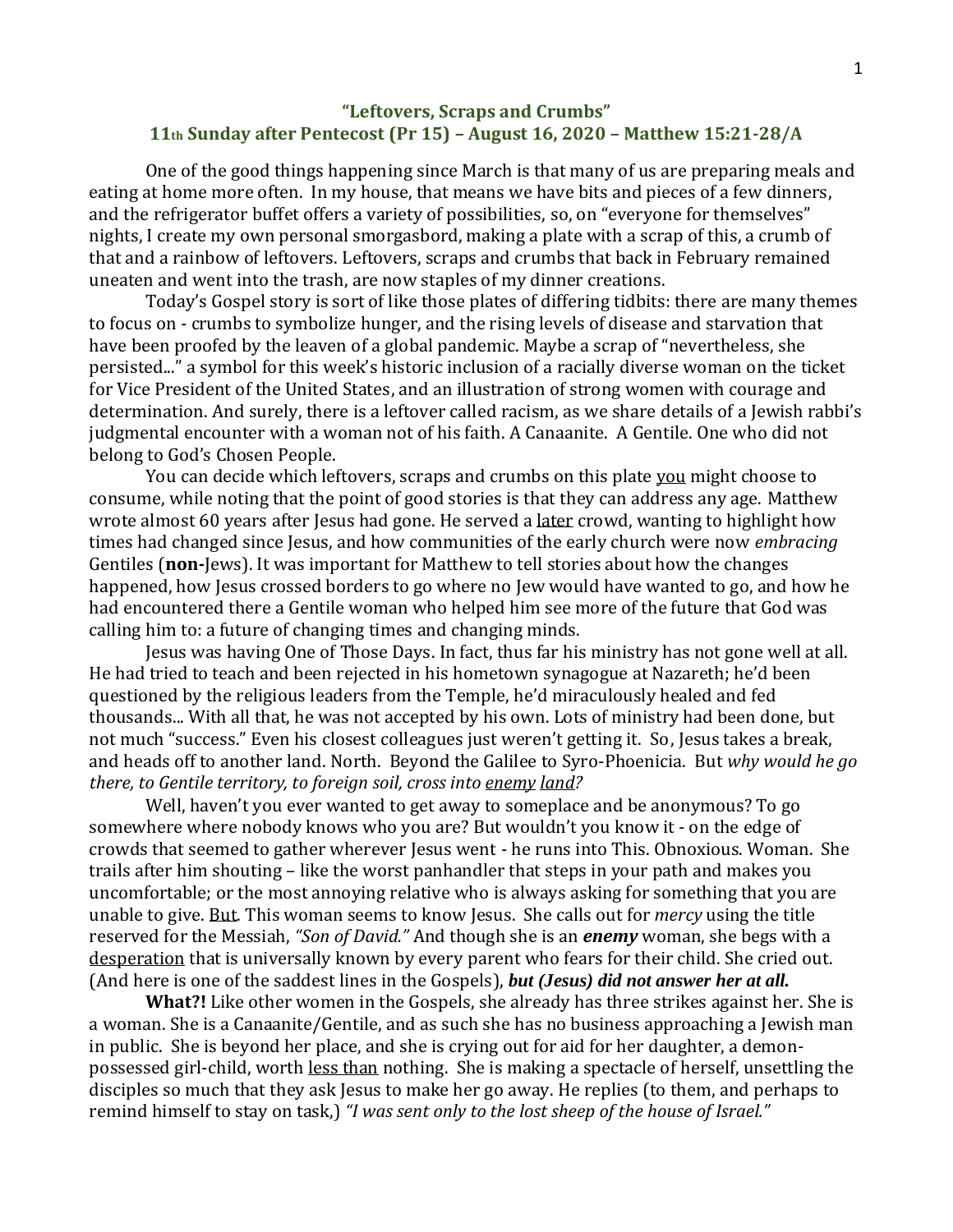Jesus knows his place. She knows her place. She knows who Jesus is. She knows she needs only a few crumbs from him – or just to touch the fringe on his garment. She knows who he is and what he can do. But it is not until she comes in faith and humbly kneels at Jesus' feet, looks him in the face and says, *"Lord, help me,"* that Jesus must respond to her directly. How will he react, this one so often "moved to compassion?" Why, just last week, Jesus quickly reached out his hand to lift Peter from the tempestuous waves, lest he drown. Is it possible that God could be using a Gentile woman to reach out, remind Jesus to trust God's guiding?

**Change is hard.** Jesus compares her to a dog. She absorbs the slur and turns it around to challenge him to do what he has come to do: Feed the hungry, clothe the naked, lift up the lowly and proclaim God's love. For even dogs receive tiny bits of food dropped from the Master's table. *So, what is it that brings a silent God around?*

Was it her persistence? No, she only asked once. Was it her humility? She was probably pretty used to receiving "leftovers." Was Jesus moved to recall manna from heaven, or more recently, images of 12 baskets *full* of crumbs, leftovers from feeding more than 5000 with just a few loaves and fish. But what was it that changed his mind?

Let's **Stop right there.** Watch carefully for what happens next. Listen for the turning point in Jesus' ministry: He has all but ignored her, and yet he seems almost apologetic for not responding to her. The power in the story is that she brought absolutely nothing to the table, except that she needed him. She had nowhere else to go, no one else who could help. Jesus was simply moved by her need. And what do we learn from this encounter? God hurts when we hurt.

I have a rabbi friend who told me once that any Jew can tell you that the heart of God, the reason for God, the gift of God is comfort. When I imagine this story, I wonder if Jesus discovered that *he* could comfort on that day. I wonder if he might have knelt down to come face to face with her, as we would lower ourselves to speak to a child. (Was her daughter with her?) *So, what is it that brings a silent God around?* The Scripture says clearly it was her **faith** – her deep abiding trust that he was who they said he was – who she believed him to be. Moved by her faith and her need, Jesus sees *something new* about the work he is being called to do. And New Life sweeps in, to comfort woman and child.

As we grow older, we are supposed to learn from our experiences, and we find ourselves agreeing with James Finley who said, *"God has become much less clear, but much more true.* On this particular day, Jesus learned to practice what he preached.

But how in the world did a Gentile woman from Tyre and Sidon come to believe in Jesus, a Jewish rabbi from Nazareth? Is it possible that she could she have been in the crowd of 5000? Did she receive from the 12 baskets of crumbs? Might she have been one who took those crumbs of faith and became yeast for the Christian community that flourished a few years later in Antioch, just a few miles down the road from this encounter, and the place where Matthew probably wrote his gospel? It's possible that this woman, her daughter and other Gentiles who believed in Jesus had been telling the story in the area for decades before the apostle Paul arrived in their midst. And I also like to think that this Canaanite woman - who shared some crumbs of her faith with Jesus – both touched his heart and changed his mission.

There are always crumbs to share: \$5 to a panhandler. Writing a letter to a prisoner or signing a petition. Making a donation to the Navajo Nation, not knowing a single indigenous person. Opening a long-closed door just a tiny bit wider… there are always a few scraps available. Yes, we *human beings are only small and insignificant*, (like crumbs?) but we are capable of doing wonders. And nowadays, mercy and justice will cost us more than leftovers if we want to get where God is pointing, and not just return to where we have been. Oh, we will resist change, *but*